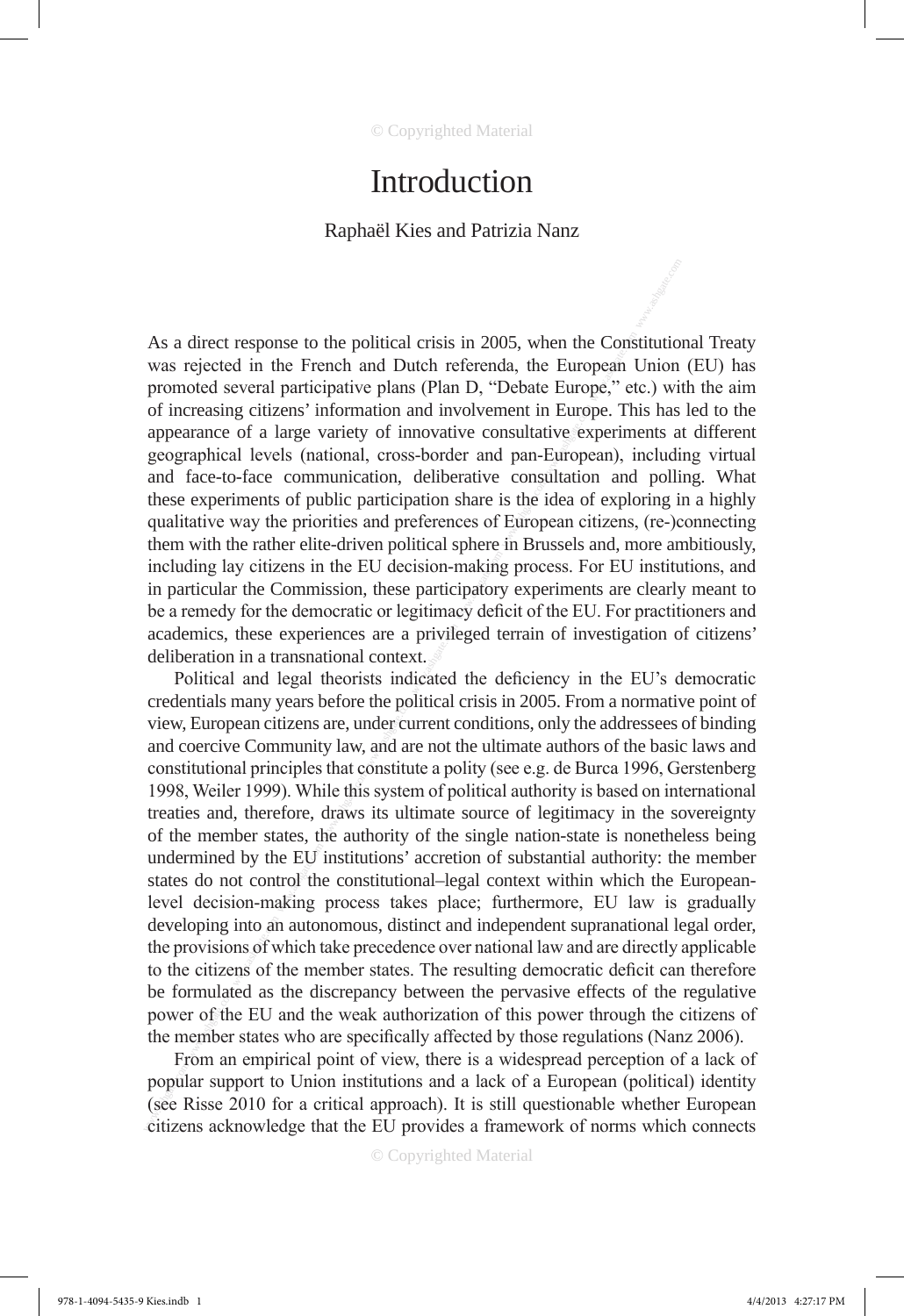them to the authoritative institutions of the Union in a chain of reciprocal rights and obligations. In any case, there is a significant gap, wider in some countries than in others, between the attitudes of the elite and the masses towards the EU (Bruter 2004, Hix 2008). For Europe's political and economic elites, the EU is certainly very real. For ordinary citizens, however, the EU is a more distant political community. The dominant picture of EU governance remains that of an opaque and technocratic process that involves civil servants and EU officials in a closed policy network, rather than a transparent process of deliberation and decision-making, open to broad participation of all those who have a stake in the outcome.

In order to address the problem of legitimacy, the European Commission has become an active advocate of participatory engineering (Abels 2009: 3). This book aims at providing initial answers to the question as to whether the participatory shift in the European Communication Policy is merely rhetorical or whether there is a clear political will to institutionalize citizens' involvement – and if these participatory procedures can be considered a move forward in the direction of a more legitimate and democratic Europe.

## **The Emergence of a European Citizenship Regime**

The dominant picture of EU governance remains that of an elosed policy<br>process that involves civil servants and EU officials in a closed policy<br>participation of all those who have a stake in the outcome.<br>Departicipation o Crucial for the legitimate role of citizens in the EU is Union citizenship, a conceptual innovation of the Maastricht Treaty. The creation of this legal status goes beyond the functional integration of member-state economies via the fundamental (economic) freedoms: the free movement of goods, services, capital, and labor force. Until 1992, the citizens of EU member states were "market citizens"; they were considered foreigners when traveling or residing elsewhere in the Union. Union citizenship established the legal status of European citizenship for every person who is a national of a member state.<sup>1</sup> It is a big challenge to the conventional conception of citizenship.

In nation states, citizenship is national citizenship: only nationals qualify for belonging to the political community (the demos). There are two basic criteria according to which modern states normally define nationality, namely, the *ius sanguinis* (cultural/ethnic criterion) and *ius solis* (territorial criterion). These criteria are supposed to embody those social facts of close attachment to a particular state. They serve as patterns of justification for excluding non-nationals from citizenship. Union citizenship, although it is contingent upon national citizenship in one of the member states, is a status that is not grounded in a prior belonging to a particular

© Copyrighted Material

Legal status confers four main rights: (1) the right to move freely among, and reside in, other member states; (2) the right to vote and run in municipal and European Parliament elections in the member states where they reside; (3) protection in a non–EU country by the diplomatic or consular representatives of other member states if one's own member state is not represented; and (4) the right to petition the European Parliament and to petition the European Ombudsman.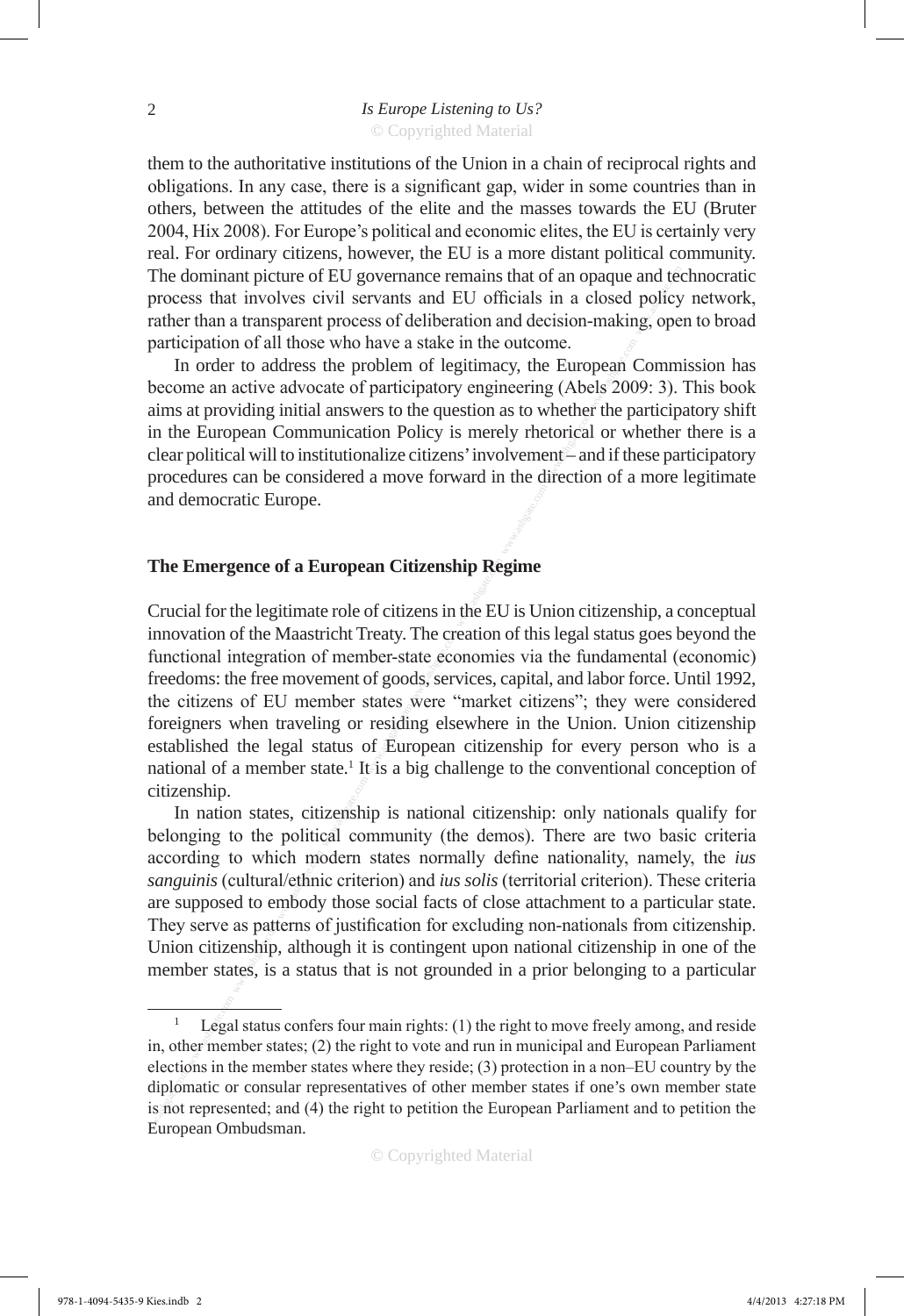state. It is attached to the idea of a single polity (Preuss and Requejo 1998) but does not presuppose a prior underlying attachment of the citizen to the Union, i.e. it does not convey any kind of cultural or national European identity. Union citizenship abolishes the hierarchy between different loyalties (national, European) and allows individuals a multiplicity of associative relations without binding them to a specific nationality. In this way, nationality (belonging) and citizenship (legal status) are gradually becoming dissociated in the Union.

nationality. In this way, nationality (belonging) and citizenship (legal<br>gradual) becoming dissociated in the Union.<br>Turopean Parliament, has been reluctant to attach substantial rights to the<br>Com citizensihy, the Europea While the European legislature, made up of both the European Council and the European Parliament, has been reluctant to attach substantial rights to the concept of Union citizenship, the European Court of Justice has been much more receptive to an expansive understanding of the concept. Its jurisprudence has played a key role in gradually including European citizens in the matrix of rights and duties of the treaties and thus has promoted a transnational vision of EU citizenship (Nanz 2009): by expanding the nondiscrimination principle to that of the prohibition of any discrimination on grounds of nationality, the European Court of Justice has reconstructed Union citizenship in a way that potentially turns aliens into associates. People, who are separated by their different national identities, are at the same time fellows with respect to their shared European citizenship (Offe and Preuss 2006). In addition, there has been a continual legal expansion of the status of Union citizenship so that it comprises benefits (e.g. job seeker's allowance in the member state of residence of an EU citizen).

Union citizenship does not envision a supranational demos, but a more abstract sphere of cooperation among aliens, which depends on their capacity to engage in transnational citizenship practices. The question is whether the EU's experiments in citizen participation of recent years offer good opportunities for such transnational political practices. Can they be considered institutionalized settings of a European public sphere, in which citizens form opinions about common matters and eventually decide upon collective action? A second question is whether these new types of transnational forums could contribute to subtantiate the European citizenship. Could they lead to the appearance of a citizenship that would be based not only on new rights and duties but also on a stronger awareness of and empathy with the other EU citizens?

#### **Cases of Transnational Citizen Participation in the European Union**

Since the beginning of the twenty-first century, there has been an exponential increase of Deliberative Citizens Involvement Projects (DCIPs)<sup>2</sup> promoted by the European Parliament and Commission in the framework of different strategic labels (for a review see Chapter 1). In front of this large diversity several criteria have been applied for selecting the case studies of this book. A first criterion was

<sup>2</sup> DCIP is a label coined by Mundo Yang in order to include the variety of participate models used in the EU context (for a justification see chapter one).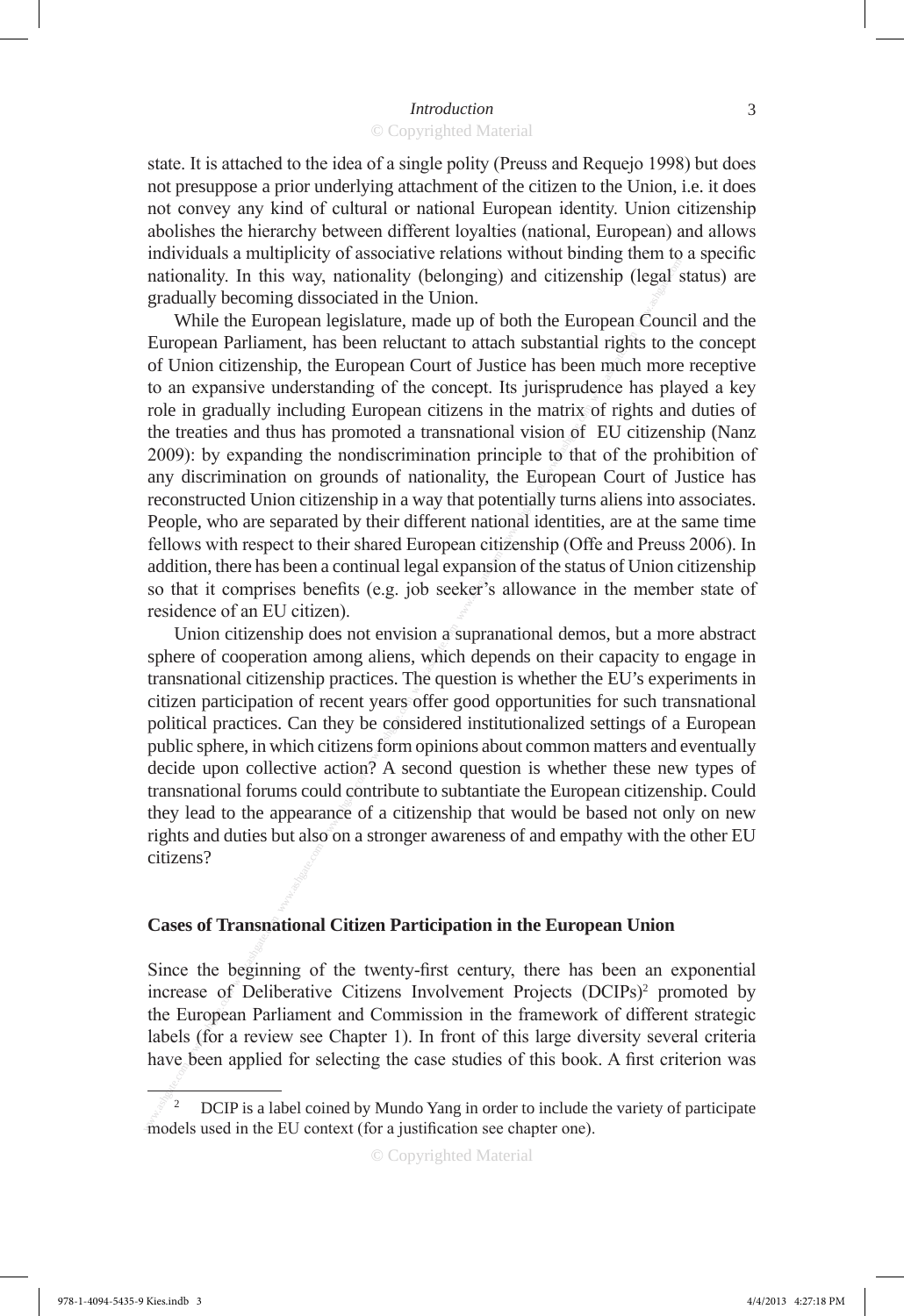© Copyrighted Material

participation, as this corresponds to the new EU democratie partialment of the competent of the cole of the Succesom Partialment of the cole of the Succesom Partialment of neutros concellations with the book focus on civil the importance of EU financial and political support. The rationale is that citizens' consultations that are largely supported by the EU are also more likely to become part of the EU decision-making process. The two projects falling into this category were the European Citizens Consultation and EuroPolis, which were financed twice, amounting to over one million Euros. A second criterion was the focus on citizens' participation, as this corresponds to the new EU democratic path aiming at increasing the legitimacy after the reinforcement of the role of the European Parliament and the greater inclusion of civil society associations in the decision-making process. All the case studies analyzed in this book focus on citizens' participation with the exception of Citizens Agora, a consultation organized by the European Parliament, whose focus is on civil society associations. It seemed important to include this project that was implemented during the same period because the direct implication of civil society is often presented as the sole valid solution to reinforce EU legitimacy (see e.g. Smismans 2006). The comparison between these two approaches (civil society versus lay citizens) is useful to assess if there are major differences concerning the discursive dynamic and impact of consultations and to what extent they are complementary. A third criterion was interactivity. Nearly all the case studies are consultation procedures based on discursive interactions, whether online, offline, or both. Your Voice in Europe, the consultation procedure of the Commission, is an exception, for it is not based on any discursive interaction. This case study is however interesting for it is the only consultation procedure open to citizens that has a tangible impact on EU decision making. For the purpose of this book it is relevant to analyze how it did so and whether such an impact could occur also for a DCIP. The last criterion was the transnational nature of participation, that is, the inclusion of participants from different EU countries. The transnational nature of the forum can mean two different things. The first meaning is the participation of citizens of different EU countries in a same forum with the help of translators or through the mastering of a *lingua franca* (generally English). The second meaning is the combination of parallel national forums on one topic whose outcomes are then merged in a common document. All the selected case studies belong to either of these two categories and involve the participation of citizens of at least three countries.

## **Objective of the Book and Criteria of Evaluation**

The general objective of this book is to evaluate the legitimizing potential of the DCIPs, which can be subdivided in two large categories. On the one hand, whether they have the capacity to connect them to the authoritative institutions of the Union (or not) and, on the other hand, whether they could contribute to the emergence of a more substantial EU citizenship, that is, whether they have the capacity to deepen transnational communication and social links between EU citizens (or not). In order to address these questions, the contributing authors were asked to evaluate the DCIPs on the basis of deliberative normative criteria. It is important to note that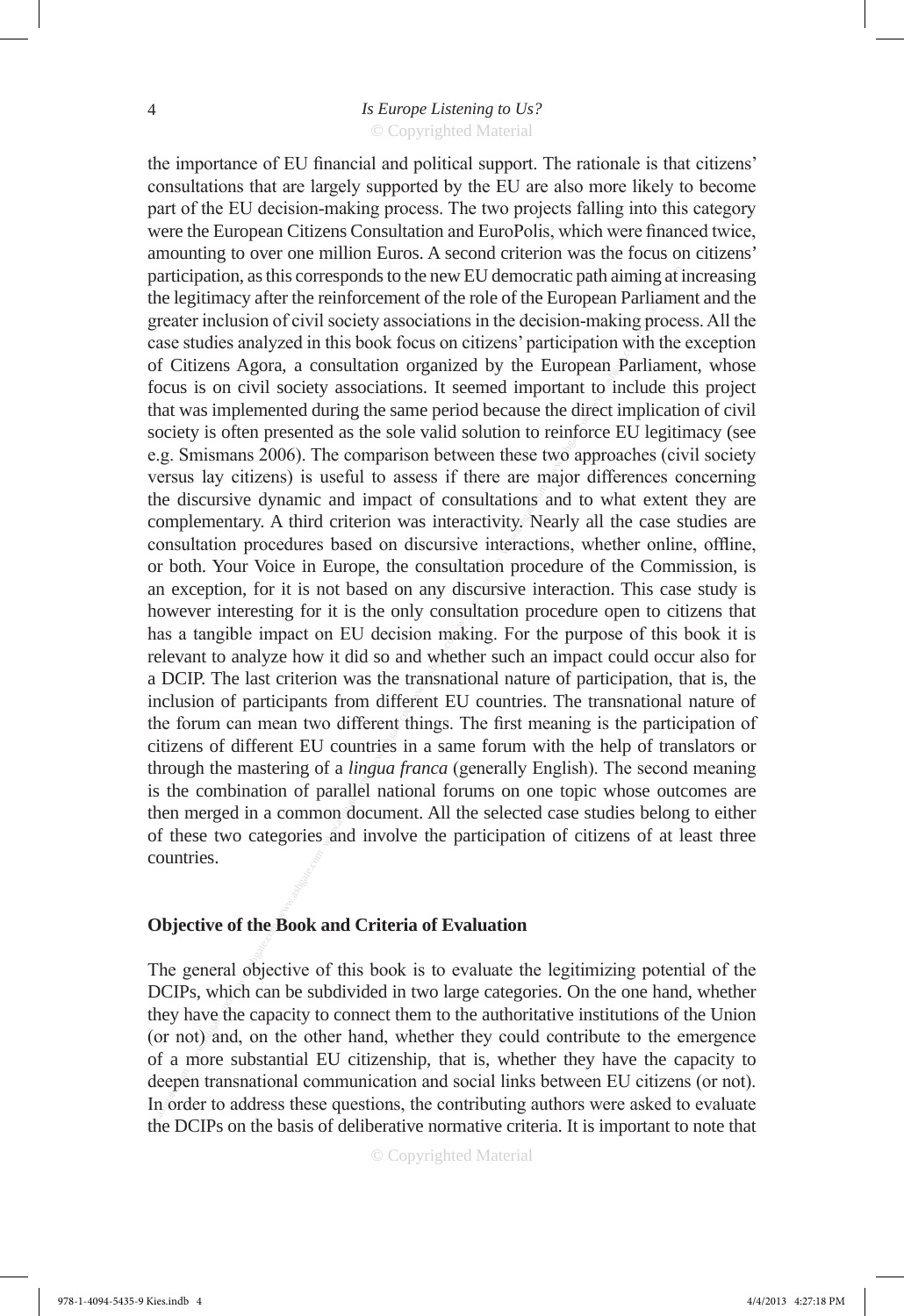they were not given a common set of deliberative criteria and a common method for operationalizing them because the case studies appeared to be too divergent, from the viewpoint of both their design and implementation. Despite this rather "ecumenical" understanding of deliberation, the contributors have adopted, most of the time, the same deliberative criteria under different labels and by using different methods of operationalization. They can be divided into four main categories.

methods of operationalization. They can be divided into four main catego<br>
The first category concensus the inclusive nature of the DCIPs that relies<br>or complementary requirements. Firstly, the classical self-selection for The first category concerns the inclusive nature of the DCIPs that refers to three complementary requirements. Firstly, the classical self-selection form of inclusion, which requires that all of the people interested in the topic discussed in a DCIP should have the possibility to express their opinions. Secondly, the more progressive form of inclusion that requires that people who would not spontaneously take part in the consultation but whose opinions could benefit the outcome of the consultation should be encouraged to do so. This aspect of inclusion is particularly important in the context of the EU decision-making process that is perceived by a large majority of citizens as particularly distant and nebulous due to the complexity of the issues treated, the impenetrable nature of the decision-making mechanism and the absence of an appropriate communication policy. For this second type of inclusion the selection process is fundamental and particularly challenging: it should aim at including citizens whose opinions are representative of the different national views on the topic discussed. Lastly, inclusion requires that people who are not directly involved in the consultative process should be informed about its content and outcomes, so that the benefit and impact of the confined DCIP could be enlarged and reinforced. This aspect of inclusion is generally assimilated in the notion of "publicity."

The second category of normative criteria relates to the quality of the information and discursive exchanges. It has been inspired by the ideal speech situation of Jürgen Habermas (1989, 1996). Did the participants receive balanced information? Did they have an equal opportunity to participate? Where the debates interactive and reflexive? Were the expressed opinions well-founded? Were the discussants ready to change their mind when convinced by other arguments? Were the debates respectful? etc. These criteria allow us to evaluate the epistemic value of the DCIPs as well as their capacity to deepen the social links between the EU citizens.

The third category of normative criteria concerns the civic impact (or internal impact) of the DCIPs both on the people who were engaged in the consultations and those who were part of a larger public sphere. The main internal impacts that are evaluated concern the opinions about the EU (Does the perception and understanding of Europe evolve? Do they feel more "European?" etc.), and about the topics debated in the DCIPs (Do they change their views after deliberating? Do participants feel more competent? etc.). The civic potential of these experiences is generally evaluated through surveys and interviews.

A last category concerns the impact on EU decision-making (or external impact). It is possible to distinguish two types of external impact. On the one hand, there is the impact on decision-making that looks at whether propositions and opinions expressed during the consultation are taken into consideration by the decision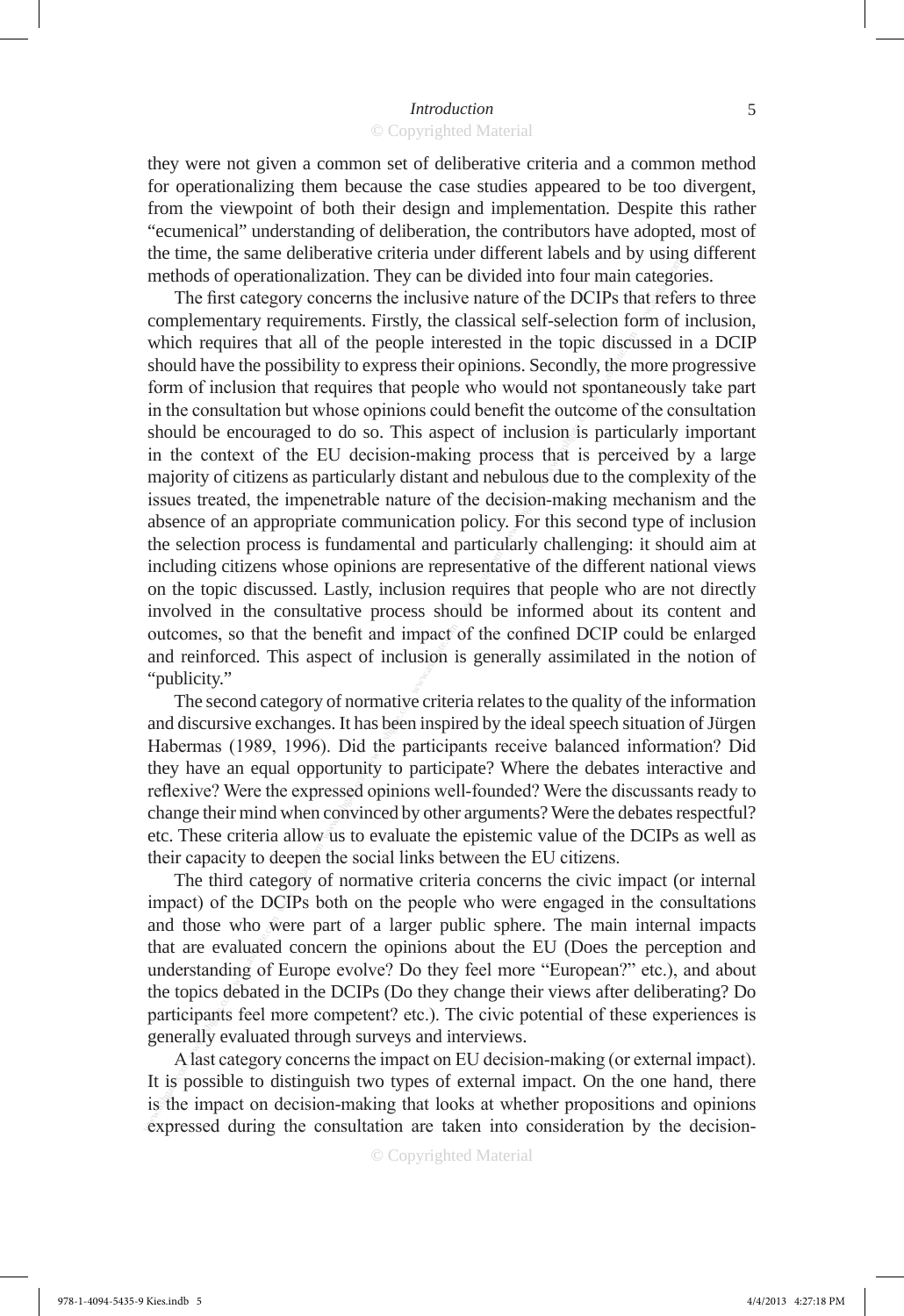makers. The second category corresponds to the indirect impact that looks at whether the media and opinion leaders have considered the outcomes of the consultation. Even if the experimental nature of the DCIPs and the fact that they were not linked to decision-making processes invite us to limit the evaluative standards of this impact, there should be a minimal level of impact corresponding to the right of participants to receive feedback from the authorities targeted/concerned by the DCIPs.

#### **Plan of the Book**

to receive feedback from the authorities targeted/concerned by the DCIPs<br>The book is divided into three parts. Part I provides contextual information<br>considered and innovative deliberative EU practices *latu* arena. Mum<br>c The book is divided into three parts. Part I provides contextual information on the consolidated and innovative deliberative EU practices *latu sensu*. Mundo Yang's chapter gives an overview of the main DCIPs that have been financed by EU institutions since 2001 and an acute analysis of the evolution of the EU communication strategy spanning from the White Paper on Governance (EC 2001) to the White Paper on a European Communication Policy (EC 2006). He convincingly argues that there has been a shift from a top-down communication strategy aiming at increasing the legitimacy of EU institutions by better informing the citizens of their work, to a bottom-up approach that considers that the EU decision-making process should be legitimated by a direct and discursive involvement of EU citizens. Yet, he points to some major weaknesses in the way this new strategy was implemented. In particular, he argues that there were no efficient synergies within and between the different EU institutions and that the financial support for promoting such forums was marginal. In the same vein he observes that with the advent of the second Barroso Commission the political willingness for promoting DCIPs strongly decreased. For these reasons Yang's conclusion is that the top-down unidirectional communication policy will remain the dominant paradigm.

The second chapter, by Dawid Friedrich, reviews and analyzes the existing innovative practices of EU governance from a deliberative perspective. This study allows not only to contextualize the DCIPs into the existing EU governance practices, but also to assess to what extent and under which conditions they could reinforce the deliberative character of the EU decision-making process. He begins his analysis by explaining how the concepts of governance and deliberation progressively became complementary: the governance approach found in the deliberative principle the normative upgrading it needed while the deliberative approach found in the governance approach "a much needed pragmatic flavor." In a second step he makes an analysis of the innovative modes of EU governance (Comitology; Open Method of Coordination; and Civil Dialogue) and argues that they do not comply with the deliberative criteria for their epistemic and/or that the participatory components are insufficient. The author concludes by arguing that the DCIPs could contribute to reinforcing the deliberative character of the EU under certain conditions (selection of participants, visibility, impact, etc.) that will be briefly discussed in the last part of this introduction.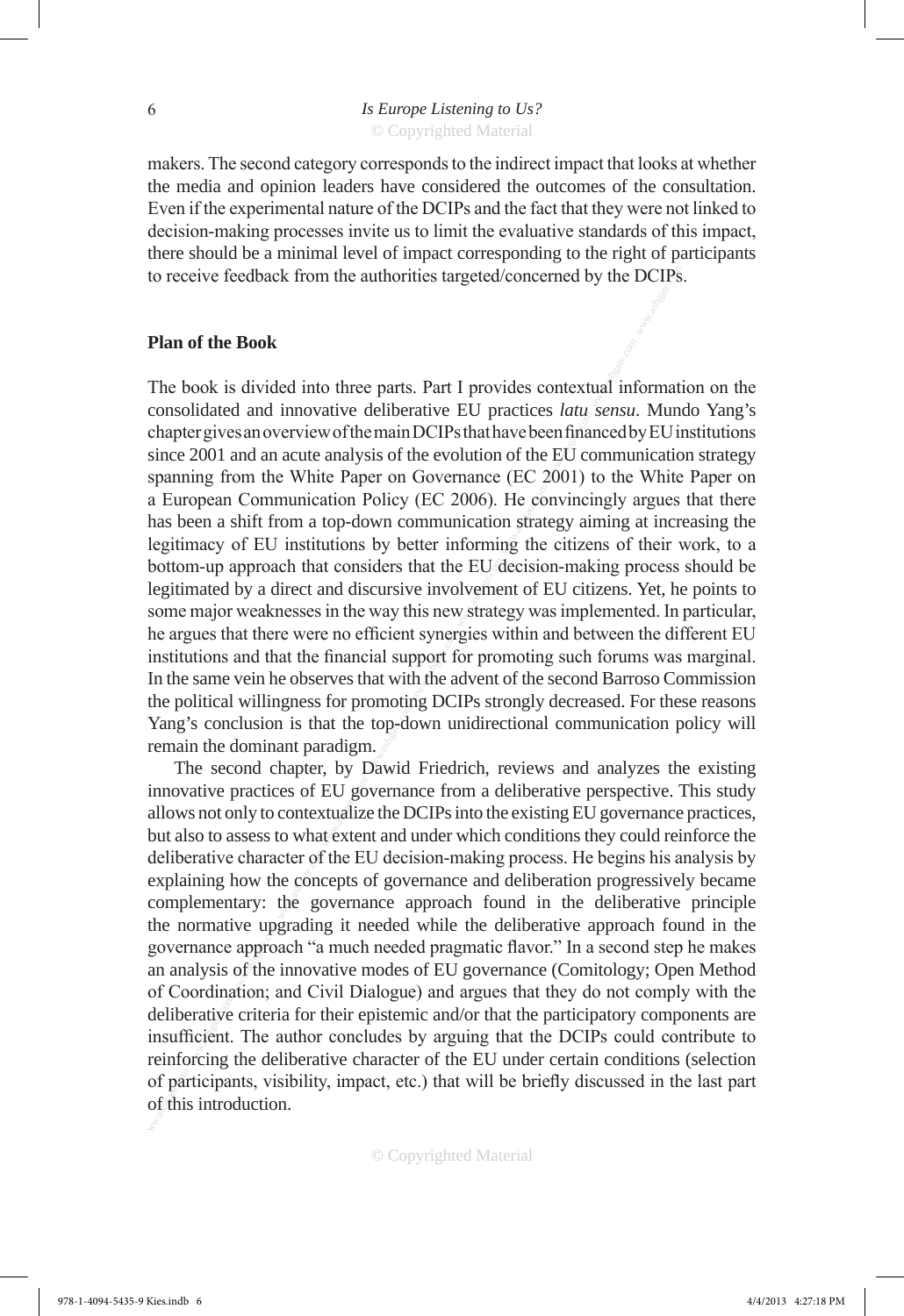Part II focuses on the empirical analysis of the selected DCIPs. The two initial chapters focus on the two major transnational citizens' forums. The first, the European Citizens Consultation (ECC09), by Raphaël Kies, Monique Leyenaar and Kees Niemöller, is a consultative method inspired by the 21st Century Town Meetings.<sup>3</sup> It is grounded on a complex procedure inviting a large number of citizens from the 27 member states to debate and elaborate propositions online and face-to-face on the "social and economic future of Europe." The study concludes that the civic impact of the consultation was good despite the fact that the consultation design presented important shortcomings and that the external impact was symbolic at best.

The second case study, by Pierangelo Isernia, James Fishkin, Jürg Steiner and Danilo Di Mauro, is the deliberative opinion poll EuroPolis that convened to Brussels a sample of 348 citizens from the 27 member states to discuss and express their opinions on immigration and climate change. Differently from ECC09, the citizens who participated at EuroPolis were not asked to elaborate and to agree on original propositions but to express their opinions of a pre-defined questionnaire before, during and after a balanced and informative discussion in a pan-European context. The authors consider that the design, implementation and civic impact of this experience were particularly successful. In particular they observe, as in most of the deliberative opinion polls, that participants changed their views on the topics they had debated and that their perception of EU legitimacy and belonging became more positive.

member states to debiae and elaborate propositions online and frace-to-"social and comonic future of Europy:" The sulty oncludes that the city of the consultation was good despite the fact that the consultation design impo The third case study analyzed by Julien Talpin and Laurence Monnoyer-Smith is Ideal-EU, which is also inspired, as was ECC09, by the 21st Century Town Meetings. However, while the structure and the objective of the consultation are similar, Ideal-EU differs in many aspects to ECC09: the topic is different (climate change), the target population is narrower (young people aged 14–30 years from three European regions), the selection is based on a voluntary basis and not on a random selection, and participants were not invited to draft recommendations but instead to vote on a multi-choice questionnaire that had been elaborated in advance by the organizers. An original contribution of this chapter is the attempt to define the factors that may influence the quality of deliberation within the same consultative procedure. Interestingly the authors observe that the framing of the discussion (local versus global) had a greater impact on the quality of deliberation than did the distinction between face-to-face and online debates. As far as the outcome is concerned, the authors vividly expressed the fear that the absence of impact leads to strong frustration among the participants and discredits the EU deliberative project. The fourth case by Romain Badouard, is Your Voice in Europe. It is, as mentioned above, the only consultation procedure that involves lay citizens to be institutionalized and to have a visible impact on decision making. He analyzes its functioning and how its usage evolved in time. His empirical focus is the consultation realized at the

<sup>3</sup> The 21st Century Town Meeting is a large-scale one-day event that uses information and communications technologies to enable participation by a large number of participants (for more information see in this book the chapters of John Gastil and Graham Smith).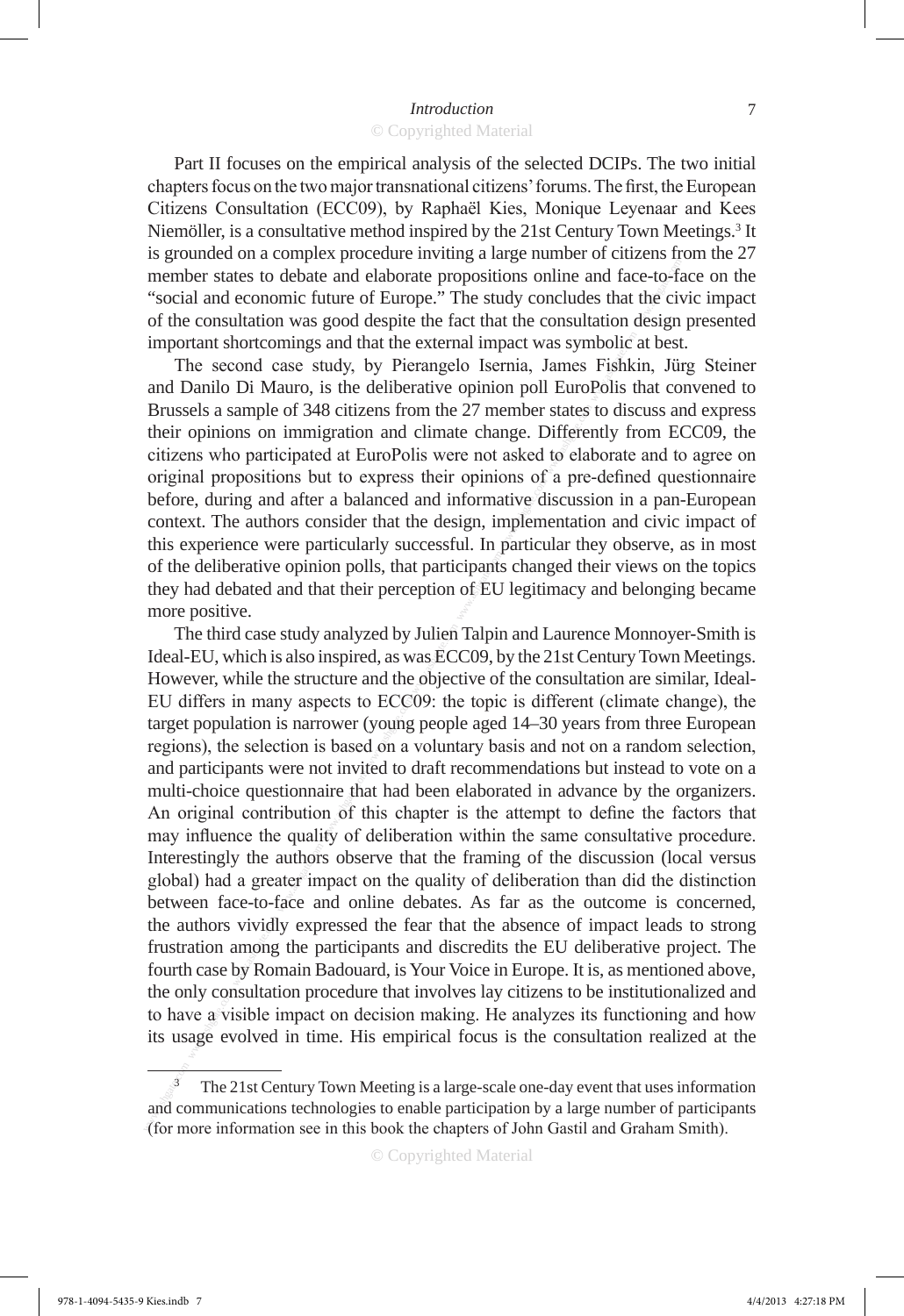European Citizens' Initiative that came into force with the Treaty of Lisbon. While the impact is important and visible, Badouard regrets the absence of an interactive discursive dimension. More generally he observes that citizens' participation through this consultative method is rather weak compared to that of interest groups and institutional actors. He convincingly argues that the (spontaneous) inclusion of lay citizens is strongly correlated with the complexity of the debated topic.

The last empirical case study, by Léa Roger, is the Citizens' Agora, which corresponds to the second of three consultations launched by the European Parliament. The topic of the consultation is climate change and the targeted public are exclusively civil society actors. An interesting finding of this study is that this consultation presented similar shortcomings to the ones observed for most of the DCIPs: there was no impact on the European Parliament and there were important dysfunctions in the way the consultation was organized (absence of time, too large group discussion, and nonprofessional moderation).

lay citizens is strongly correlated with the complexity of the Chitzens' Agger, corresponds to the second of three consultations is almoated by the Pariament. The topic of the consultation is eilenventioned by the are exc For the concluding part of the book two experienced scholars in deliberative democracy, Graham Smith and John Gastil, were asked to evaluate the potentialities of these innovative EU participative experiences. Graham Smith compares the deliberative character of their design as well as that of *Futurum*, a web-forum that has been established to enable citizens to debate in any European language on the European constitutional process (Wright 2007). He elaborates a useful analytical matrix that distinguishes the cases on seven criteria and evaluates their deliberative character (or aptitude of realizing significant goods) on the basis of four criteria (inclusiveness, considered judgment, publicity and popular control). Like Mundo Yang, Smith is rather pessimistic concerning the future of DCIPs. In his view, the deliberative path of citizens is being replaced by a plebiscitary path embodied in the European Citizens' Initiative. This is an evolution that he strongly regrets for it will not promote a fair interaction between European citizens, but become another tool that will be exploited by organized interests.

The chapter by John Gastil analyzes these experiences in the light of the participative innovations and practices applied in other (also non-EU) national contexts. He elaborates an analytical framework that distinguishes the level of influence (to participants; to wider public; to public officials) and the phase of policymaking process these intervene in (agenda setting; problem analysis; choice framing; decision making). He then uses this same framework to present a broad array of existing public deliberation practices in order to illustrate some alternative and complementary possibilities to the existing EU deliberative democratic projects. This last chapter provides a clearly structured overview of the existing modes of citizens' deliberation that is extremely valuable for opening complementary and innovative solutions for promoting citizens' deliberation in the European context.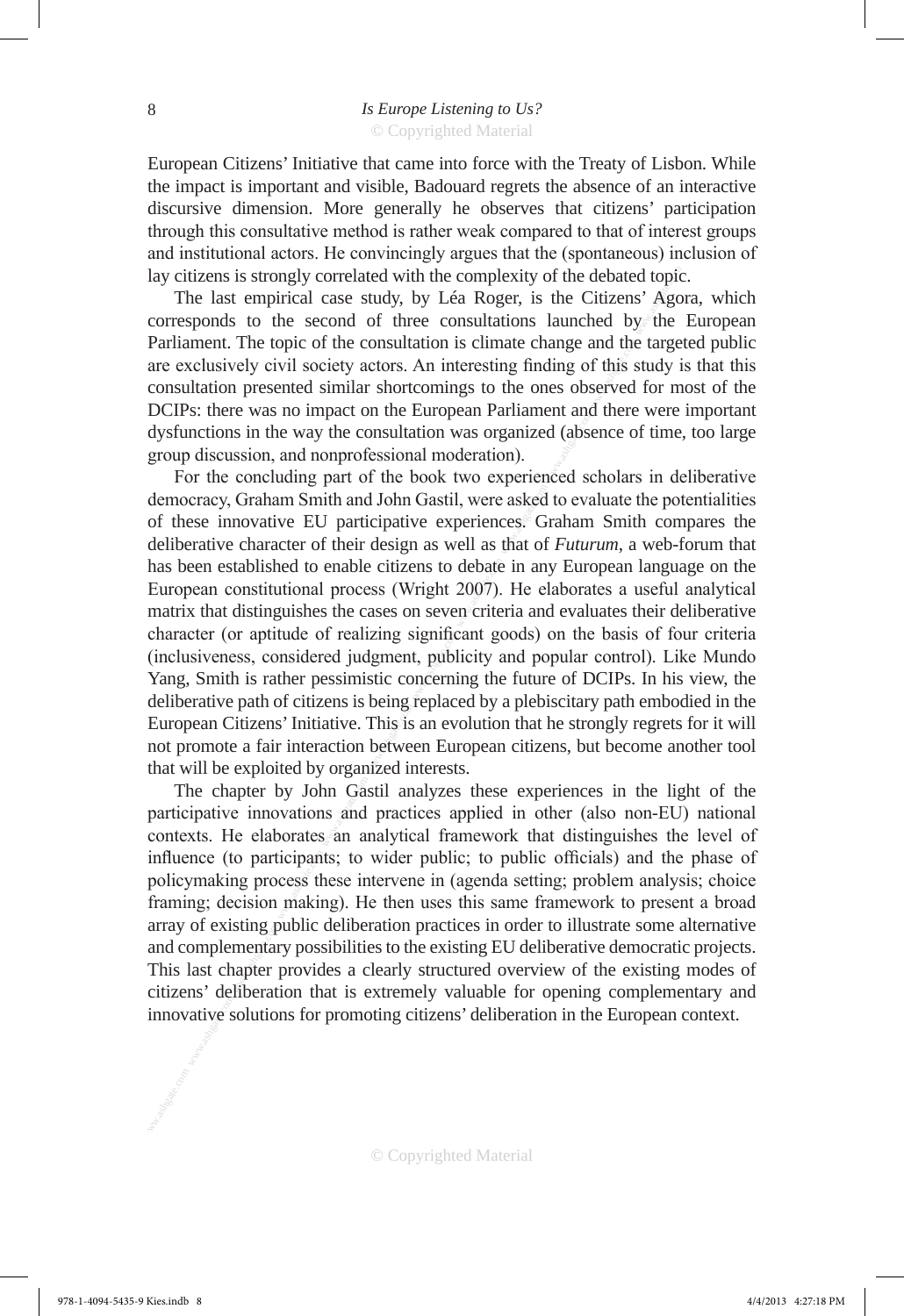#### **Complementarity with the European Citizens Initiative?**

With the economic crisis taking off in the wake of the 2007 global financial crisis, European politics is being more profoundly challenged than for many decades. As EU leaders rush from summit to summit, political (and media) attention has focused on economic choices and much less on political and democratic failings. The urgency of the economic crisis, in other words, has diverted the attention of most leaders from the need to directly (re)connect citizens with EU affairs. The only noticeable progress in terms of participative democracy since the 2005 recognition of the failure is the introduction of the European Citizen Initiative (ECI) that allows one million citizens from at least seven member states to submit a proposal to the Commission that falls into its competences, respects the EU fundamental values and is not manifestly abusive, frivolous or vexatious.

focused on economic choices and much less on political and democrati<br>The urgency of the conomic crisis, in other words, has diverted the at interaction<br>worst leaders from the need to directly (re)connect citizen swith EU a It is obviously too early to draw any definitive conclusion on the functioning and the democratic impact of the ECI since this has been very recently introduced (April 1, 2012) and so far none of the initiatives has reached the sufficient number of supports to be considered by the Commission. It is, however, clear that the ECI has still to resolve several problems for its implementation (for a review see De Witte et al. 2010) and does not aim at the same democratic objectives as the DCIPs. First, the ECI has a limited potential to include lay citizens who are not interested in EU affairs. Rather, it concerns in the first place organized groups that have sufficient financial and human resources to gather one million signatures in just 12 months (see chapter by Smith). On the opposite side, the DCIPs target precisely the lay people who are generally unaware of and detached from EU issues. Second, the ECI is not specifically designed to promote a truly pan-European discursive space as expressed by most of its promoters. Some proposals may be discussed in different national public spaces but this type of debate will be restrained to national elites interested in EU affairs and is unlikely to reach the deliberative quality and civic benefits observed in most of the DCIPs. In other words, it is not designed to promote a deliberative citizens' cross-border debate on EU issues. Third, the ECI is not a more legitimate participative instrument than the DCIPs for influencing the EU decision-making process, for the fact of gathering one million signatures (out of 500 million EU citizens) under the impulsion of well-organized groups does not constitute a stronger democratic basis than the propositions deliberatively pursued through the DCIPs. One could even argue that the latter are more legitimate in so far as they attempt to implement solutions leading to qualitative and inclusive interactions. Lastly, the ECI that is generally presented as a unique opportunity to directly involve citizens in EU affairs can also lead to frustrations if the majority of the proposals are considered non admissible, if they are not followed by a legal act or if they appear to be unable to gather one million signatures in just 12 months. This danger has been underlined by voluntary groups such as the ECI campaign,<sup>4</sup> which

The ECI Campaign is a grassroots coalition of democracy advocates and over 120 European NGOs dedicated to the creation and successful implementation of a European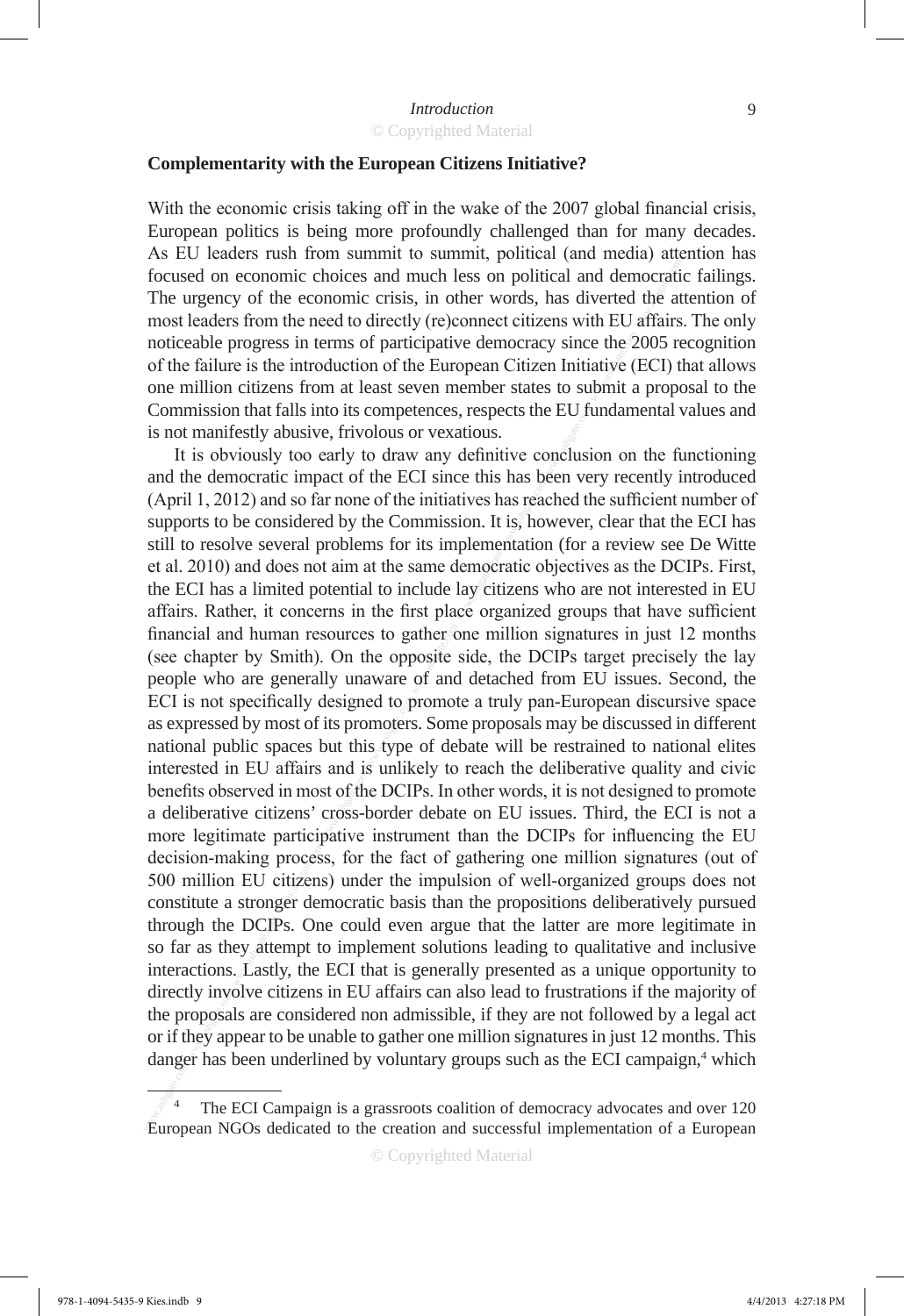argues that the rules of admission for the registration of the initiatives are too vague and allow the Commission to block an initiative at an early stage. This same group, as well as several MEPs, proposed to extend the delay for gathering signatures from 12 to 18 months.

Considering all these factors that differentiate these two instruments, both participative instruments appear to be complementary channels for informing and influencing EU institutions on the opinions stemming from European society: the ECI is a more valid instrument to gather the wishes of organized groups while the DCIPs are more adapted to reach those of European lay citizens. These new participative procedures are themselves complementary to the other well-known channels of opinions, such as the media, European political parties, trade unions, lobby groups, and opinion surveys such as the Eurobarometers.

## **How Can Citizens' EU Deliberation be Improved?**

The different empirical analyses on DCIPs agree on the fact that these new instruments have a positive civic potential on EU citizenship: the citizens involved generally expressed satisfaction with their functioning and reported gaining knowledge about EU and the topics discussed. In other words, the DCIPs have the potential to ameliorate the legitimacy of the EU and to promote a more substantial EU citizenship. However, empirical analysis also points to several important shortcomings concerning the design and implementation of the DCIPs as well as their impact on the EU political process. To conclude we would like to mention the main challenges and discuss some of the solutions that were proposed by the authors of this book.

participative instruments appear to be complementary channels for information ECI is a more valid instrument to gather the wishes of organized gro<br>
ECI is a more valid instrument to gather the wishes of organized gro<br>
part The first challenge concerns the promotion of citizens' inclusion, which should be as broad as possible and should allow citizens who would not spontaneously participate to be part of the DCIPs. The analysis in this book points to two factors that appeared to be particularly promising for promoting a broad and plural inclusion. The first one is the design of the consultation. What seemed most appropriate is a combination of an online phase of consultation with a face-to-face phase (as for ECC and Ideal-EU). An open online phase allows a large number of citizens and/or members of civil society to express their opinions, while well-organized face-to-face consultations, based on carefully defined selection criteria, enrich the consultation with the opinions of citizens who would not spontaneously debate on EU issues. As indicated by Talpin and Monnoyer-Smith (see Chapter 5), "the articulation with different framings of the discussion might from this perspective allow a greater inclusiveness, allowing fulfillment of the entire potential of deliberative democracy." It goes without saying that such a potential could be fulfilled only if a bridge between two phases were built. In the two cases mentioned this bridge was

citizens' initiative right. Available at: http://www.citizens-initiative.eu/?page\_id=2 [Accessed: 7 June 2011].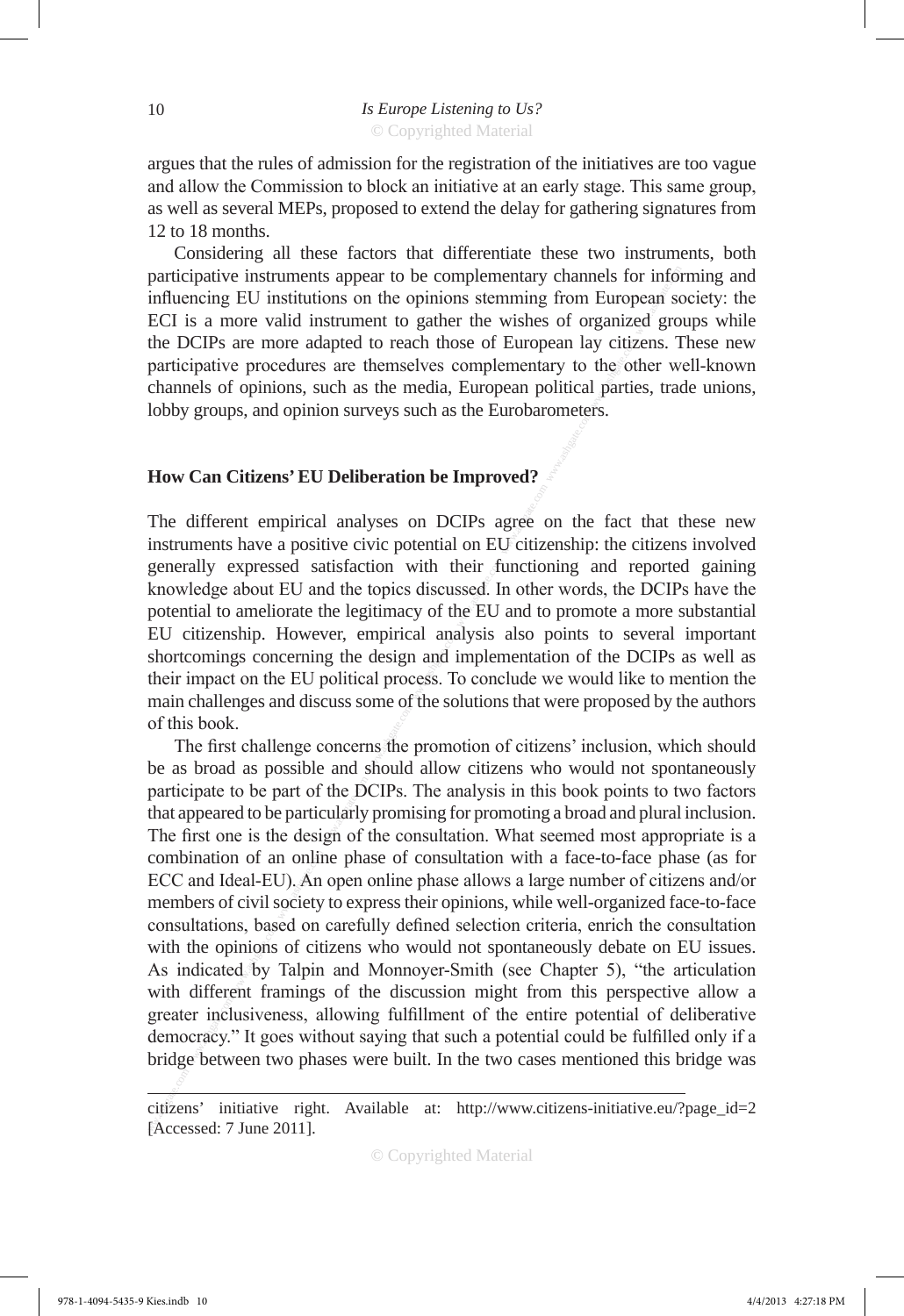absent or symbolic, at best. The second way to increase inclusion is the topic of the debate. Badouard shows that issues that are technical and of specific interest are more likely to attract organized groups while issues that are of general interest and not too technical are more likely to attract the opinions of ordinary citizens. There is, in other words, a tension between the complexity of the debated topics and the spontaneous participation of the citizens in self-selecting processes. Such tension should be taken into consideration when a consultation is designed in order to favor the inclusion of lay citizens even on complex topics.

spatialized to the comic of the citizens in self-selecting processes. Submola be taken into consideration when a consultation is designed in order when we commonly a come of the metalling particle of the metalling of desi A second challenge concerns the transnational nature of debates that is particularly relevant concerning multilingual and multicultural characteristics of the different EU member states,. The DCIPs have dealt with it whether by promoting i) direct discursive exchanges between citizens of different countries or ii) discursive exchanges between citizens of the same country.. While a pan-European, multilingual approach may appear more attractive from the viewpoint of human experiences and the civic benefits that could be derived from it, it is also very costly (travel, translation, staying in hotels, etc.). This implies that it can rarely be implemented and benefits only a limited number of people. Moreover the multilingual nature of the debates presents several important limits. If no translation is provided, there is a danger that the debates will be dominated by the English native speakers (see Futurum) while debates that are translated slow down the debates, limit the spontaneity and narrow the debates to certain combination of languages (see EuroPolis). For these reasons, a national based debate, where the propositions of other countries are discussed, and a synthesis of the national outcomes is elaborated, is probably the most adapted option for promoting transnational citizens' debates.<sup>5</sup>

A third challenge is the external impact of participatory processes on political decisions and/or on the larger public sphere (media, opinion-leaders etc.). Even if the standards for evaluating the impact of EU citizens' consultations are mild because of their experimental nature, a total absence of impact is not tolerable. It is not only problematic because of the frustration it creates among its participants (see in this volume Chapters  $3\sqrt{5}$ , 7), but also with regard to the quality of the debates. Roger quotes studies by Ryfe and by Hibbings and Theiss-Morse that found that people in face-to-face contexts<sup>6</sup> are more inclined to take part in deliberation and more willing to engage their critical faculties if the deliberative process really has an impact on the final political decision and if they feel accountable. In addition, the (perceived) impact on decision-making is also strongly related to participants' acceptance of the decision. While it seems clear to everyone that European citizens' consultations should, as any type of consultation, have an external impact, it is

<sup>5</sup> It should be noted that such a solution does not preclude the possibility to have at a later stage a pan-European debate, which would occur in English or, if more inclusion is needed, could occur in two or three working languages. In this case it is very important to elaborate a clear linkage between these two phases of the consultation.<br><sup>6</sup> Interestingly similar findings were also observed for the cases in cases of web-debates

<sup>(</sup>Kies 2010).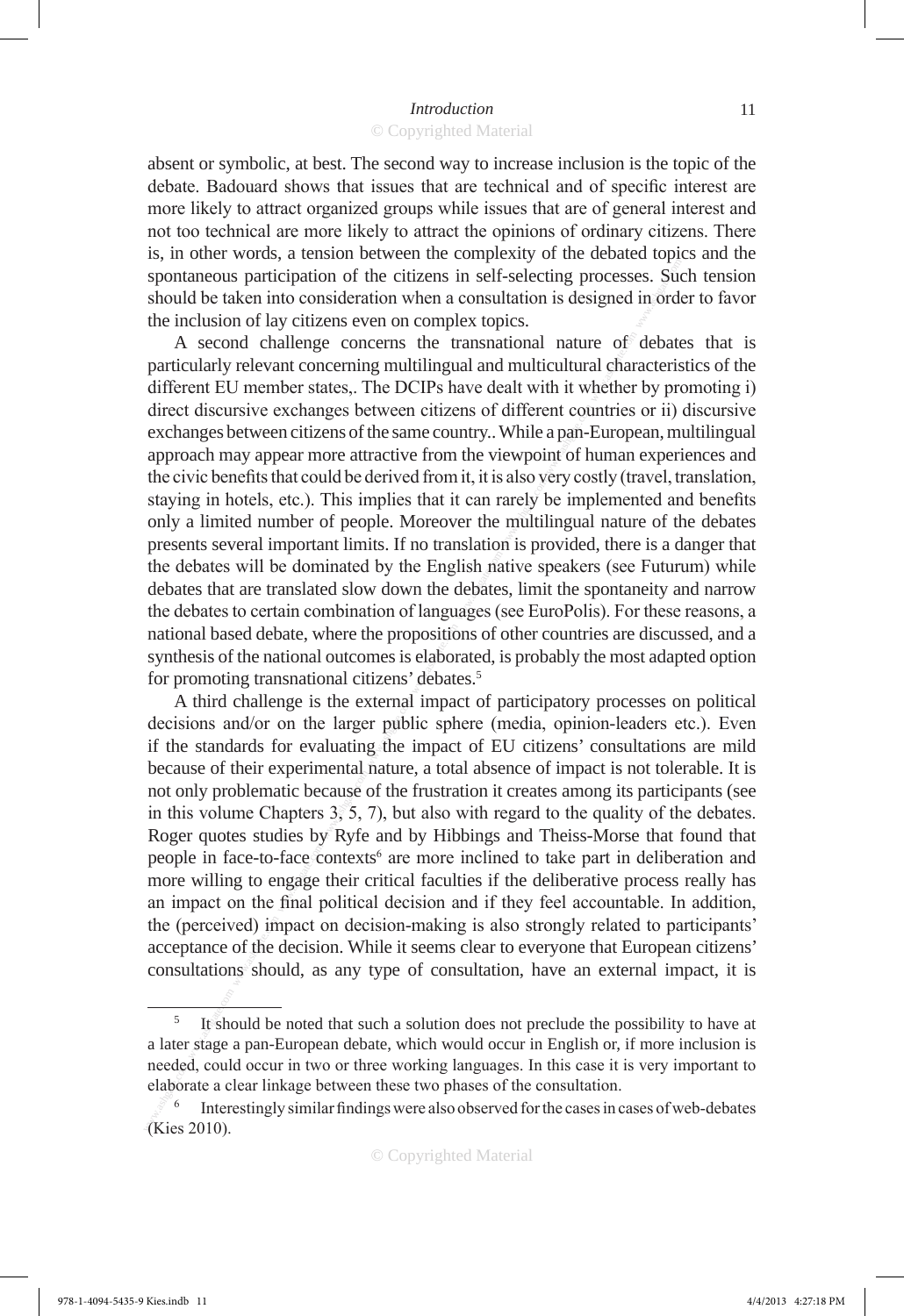process. Here the analytical table in Gastil (see Chapter 9) can be a derived<br>introduced. A second factor is that a consultation should be valuable for the<br>mediation (and the derivale, a consultation should not just be a p particularly worrying to note that the designers as well as the EU institutions did not imagine some concrete ways suggesting how this impact could be guaranteed. This book points to several promising factors that may increase the strength of the impact. The first, probably most obvious, is to integrate, as a new official participative instrument (such as Your Voice in Europe), the DCIPs in the EU decision-making process. Here the analytical table in Gastil (see Chapter 9) can be a precious tool to define at which level of the decision-making process such consultation should be introduced. A second factor is that a consultation should be valuable for the authority requesting it. In other words, a consultation should not just be a performative act aiming at ameliorating the image of the EU as an institution, but should respond to a real need for expertise that only citizens can provide. If this is not the case, these consultations risk being perceived as a pure exercise in marketing or "windowdressing." Lastly, the topic of the DCIPs should be restrained and concrete in order to obtain opinions and propositions that are useful to decision-makers. If lay citizens or even civil society organizations are invited to debate about broad topics such as the social and economic future of Europe (ECC09), immigration policy in Europe (EuroPolis) or climate change (Ideal-EU or EU Agora), the opinions expressed can only be very general and useless for decision-makers. The outcome of such a procedure should obviously not hide the disagreements among citizens of different countries, for the idea of the consultation is not to a reach a general consensus but to enhance deliberation among citizens and to enrich the information available to decision-makers. As Gastil points out in his chapter: "the EU processes in these books did not so much tell public officials how to decide as *why* to reach certain decisions. After all, forwarding blunt policy recommendations without justifications would be the height of irony for a deliberative process that bounds itself to the rules of reason and argument."

Fourth, the DCIPs face a problem of credibility that derives from their attempt to satisfy the EU's request to ameliorate its public image among the largest number of EU citizens. This implies that they were selected rather for their promotional potential than for their capacity to integrate the EU decision-making process. As a consequence, some choices needed to be made in the design and implementation of the DCIPs that do not match with the deliberative principles. To begin with, the organizations (essentially NGOs, think tanks and universities) that implemented these consultative procedures were generally in favor of EU integration and/or directly concerned by the consultation's topic. In the case of Ideal-EU, for example, some online debates on climate change were moderated by a green activist who is suspected to have deliberately biased the debates. Another connected problem is the choice of the topic that could advantage some political actors compared to others. In the case of EuroPolis, for example, it appeared that the debates on climate change significantly influenced the voting intentions in favor of the Green party. A final possible challenge of credibility is that these events were in several cases evaluated by scholars who were directly involved in their implementation and/or who promote in other contexts a large implementation of deliberative procedures. While the DCIPs analyzed in this book have been evaluated in a professional way, one cannot deny

© Copyrighted Material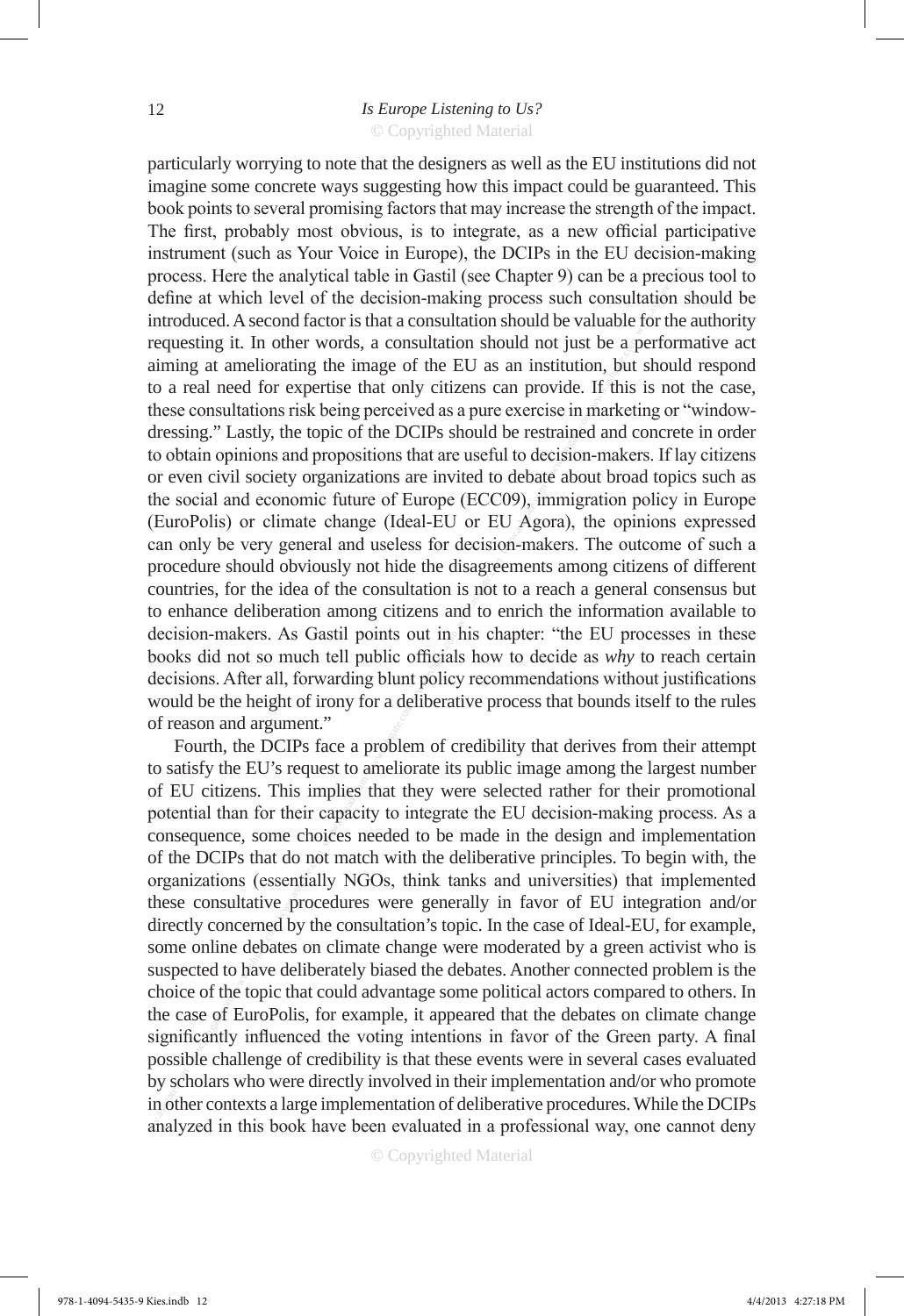that this combination of tasks could nurture a legitimate sentiment of suspicion. In the future it would be desirable for the implementation and evaluation of the DCIPs to be realized by different people.

## **Concluding Remarks: The Future of DCIPs?**

**Concluding Remarks: The Future of DCIPs?**<br>
Sufficient experimentation material has been accumulated and time has conclusion as should be institutionalized. However, this is not likely to happen in the should be instituti Sufficient experimentation material has been accumulated and time has come for EU decision-makers to take a decision on how the European-wide citizens' consultation should be institutionalized. However, this is not likely to happen in the next five years. DCIPs will be further used experimentally under the action plan "Active Citizens for Europe" and the contribution for its implementation will be restrained compared to previous action programs. The grant awarded may not exceed 60 percent of the total amount of the project's eligible costs and the maximum grant awarded is 250,000 Euros. This implies that important transnational projects that have attempted to reach the entire EU population such as the European Citizens Consultation and EuroPolis may not be implemented anymore. What is worse is that the next participatory projects are likely to be increasingly perceived as EU promotional instruments with no real impact on the political decision-making process. If this is so, this will inevitably lead to further frustrations among those citizens who offer their time to participate and to increasing criticism concerning the way participative EU strategies are implemented and European money is spent.

The EC has designated 2013 as the European Year of Citizens. It is a unique opportunity to discuss and decide how to transform the incredibly rich democratic material and knowledge the EU has generated and accumulated on EU-wide citizen participation into mainstream participative tools that will be useful both for decisionmakers and citizens. We hope that this book will offer a valid contribution to this complex, but necessary debate.

#### **Bibliography**

- Abels, G. (2009), 'Citizens' Deliberations and the EU's Democratic Deficit. Is There a Model for Participatory Democracy?', *Tübinger Arbeitspapiere*, TAIF Nr. 1. Available ats http://aei.pitt.edu/11419/1/Abels\_TAIF1\_2009.pdf [accessed: 9 July 2012].
- Bruter, M. (2004), 'Civic and Cultural Components of a European Identity: A Pitot Model of Measurement of Citizens' Level of European Identity', in *Transnational Identities. Becoming European in the EU*, edited by R.H. Herrmann, T. Risse and M.B. Brewer. (New York: Rowman & Littlefield), 186–213.
- De Burca, G. (1996), 'The Quest of Legitimacy in the European Union', *The Modern Law Review* 59: 3, 349–76.
- De Witte, B., Trechsel, A., Damjanovic, D., Hellquist, E., and Ponzano P. (2010), 'Legislation after Lisbon: New Opportunities for the European Parliament',